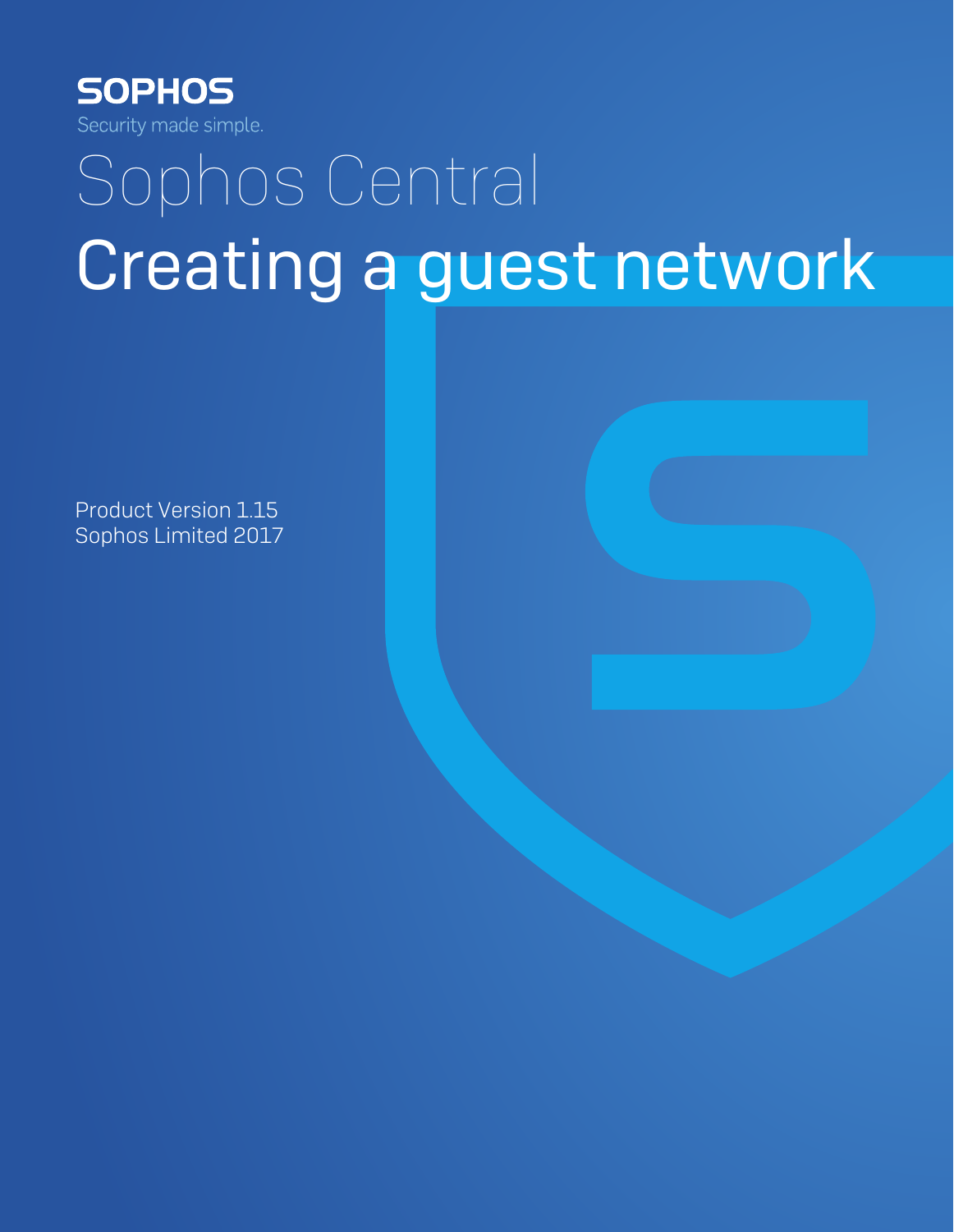## Contents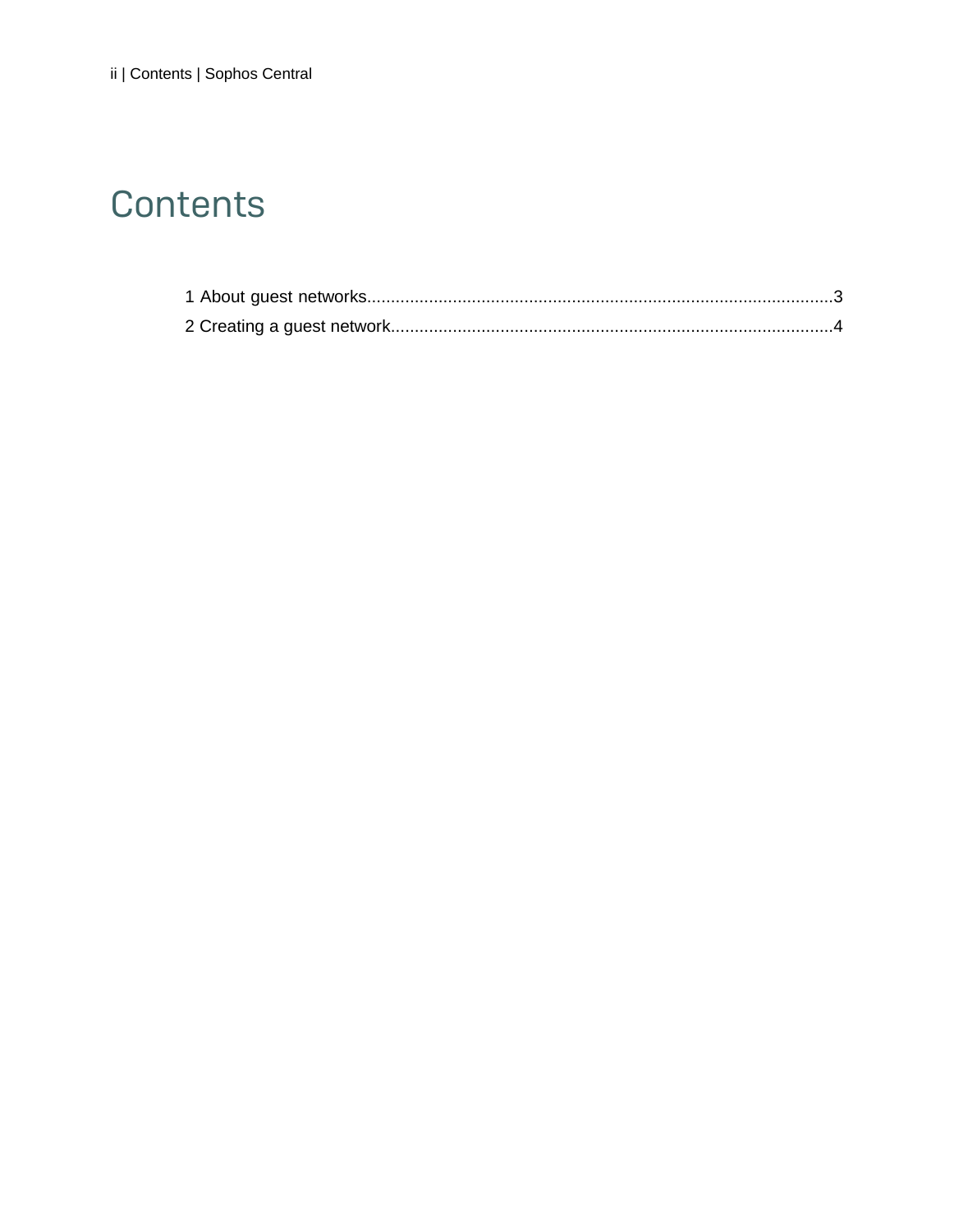## <span id="page-2-0"></span>1 About guest networks

Guest networks are networks which use the same access points as other networks but are configured to allow only access to the Internet.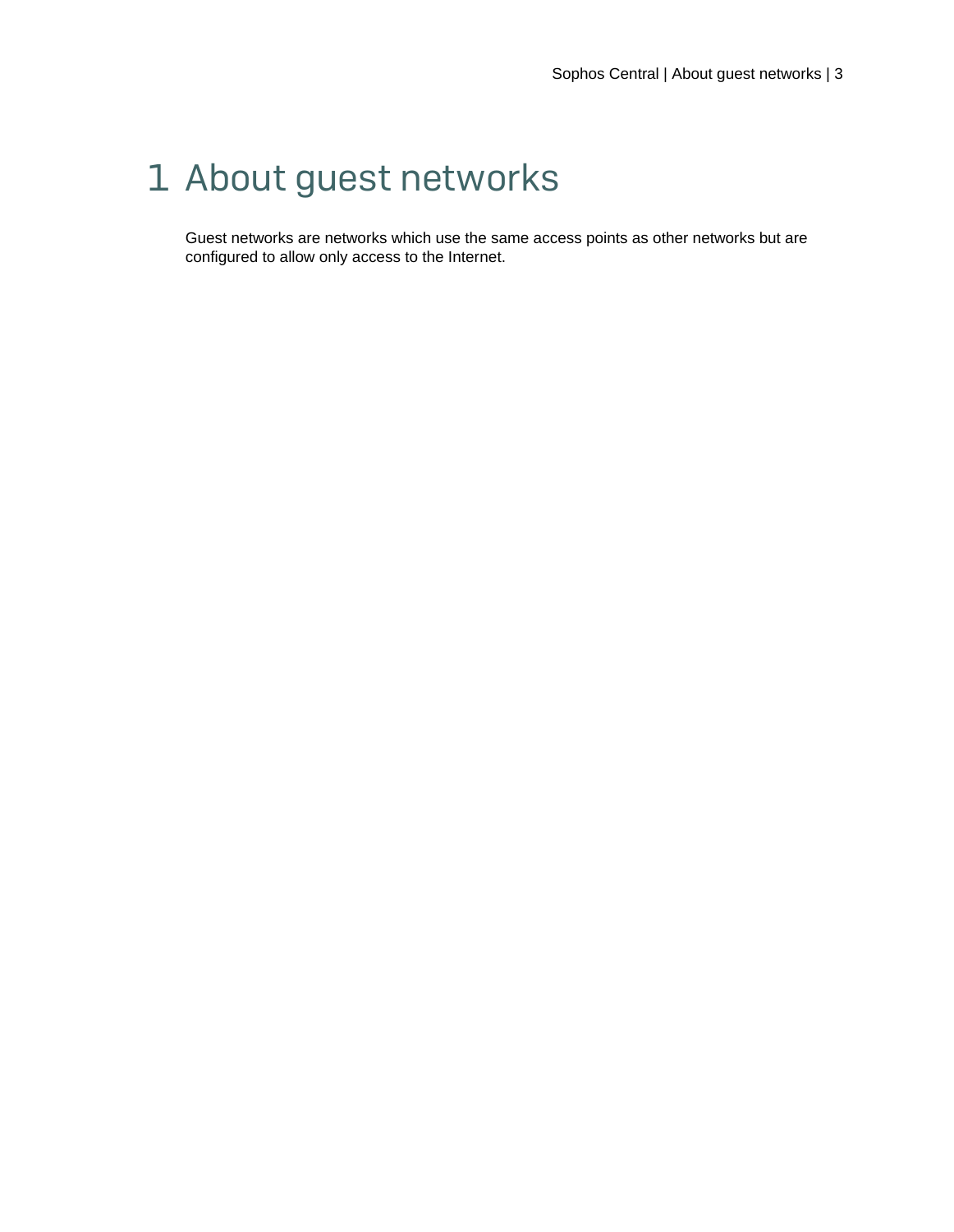# <span id="page-3-0"></span>2 Creating a guest network

### About this task

You can either use an existing SSID or create a new SSID to enable a guest network. This guide describes how to set up a guest network with an existing SSID.

### Procedure

- 1. Go to **SSIDs** and click the SSID for which you want to enable a guest network.
- 2. Go to **Advanced Settings** > **Client Connection**.

| SSIDs<br>Overview / Wireless Dashboard / SSIDs / New SSID |                                                                                                                                                                                                                                                                                                                                                                                                                   |  |  |  |
|-----------------------------------------------------------|-------------------------------------------------------------------------------------------------------------------------------------------------------------------------------------------------------------------------------------------------------------------------------------------------------------------------------------------------------------------------------------------------------------------|--|--|--|
| <b>DETAILS</b>                                            | <b>Client Connection</b>                                                                                                                                                                                                                                                                                                                                                                                          |  |  |  |
| <b>Basic Settings</b>                                     |                                                                                                                                                                                                                                                                                                                                                                                                                   |  |  |  |
| <b>Assign Network</b>                                     | <b>O</b> LAN<br>Olient traffic is directly bridged into the same network the AP is connected to.                                                                                                                                                                                                                                                                                                                  |  |  |  |
| Save configuration                                        | O VLAN<br>Client traffic is bridged into the specified VLAN.<br>RADIUS VLAN Assignment<br>Separates users without having multiple SSIDs using RADIUS Attributes for Tunnel Protocol.<br>Support (RFC 2868). Available with Encryption Mode WPA/WPA2 Enterprise.<br><b>Enable Guest Network</b><br>z<br>Provides an isolated SSID. Clients are restricted to only access the Internet.<br><b>Client Addressing</b> |  |  |  |
| <b>Advanced Settings</b>                                  |                                                                                                                                                                                                                                                                                                                                                                                                                   |  |  |  |
| Security                                                  |                                                                                                                                                                                                                                                                                                                                                                                                                   |  |  |  |
| <b>Client Connection</b>                                  |                                                                                                                                                                                                                                                                                                                                                                                                                   |  |  |  |
| <b>Network Availability</b>                               | <b>Bridge Mode</b><br>Uses the DHCP server from the same subnet as the access Point. All dient traffic is filtered so that                                                                                                                                                                                                                                                                                        |  |  |  |
| Quality of Service                                        | they can only access the internet.                                                                                                                                                                                                                                                                                                                                                                                |  |  |  |
| <b>Captive Portal</b>                                     |                                                                                                                                                                                                                                                                                                                                                                                                                   |  |  |  |
| Mesh                                                      |                                                                                                                                                                                                                                                                                                                                                                                                                   |  |  |  |
|                                                           | Next<br><b>Previous</b>                                                                                                                                                                                                                                                                                                                                                                                           |  |  |  |

3. Choose the required connection type.

| <b>LAN</b> | Bridges the client traffic into the same network the  <br>access point is connected to. |
|------------|-----------------------------------------------------------------------------------------|
| l VLAN     | Bridges the client traffic into a particular VLAN.                                      |

- 4. Click **Enable Guest Network**.
- 5. Choose the client addressing.

| <b>Bridge Mode</b> | Filters all traffic and allows communication to the |
|--------------------|-----------------------------------------------------|
|                    | gateway, the DNS server and the external network.   |